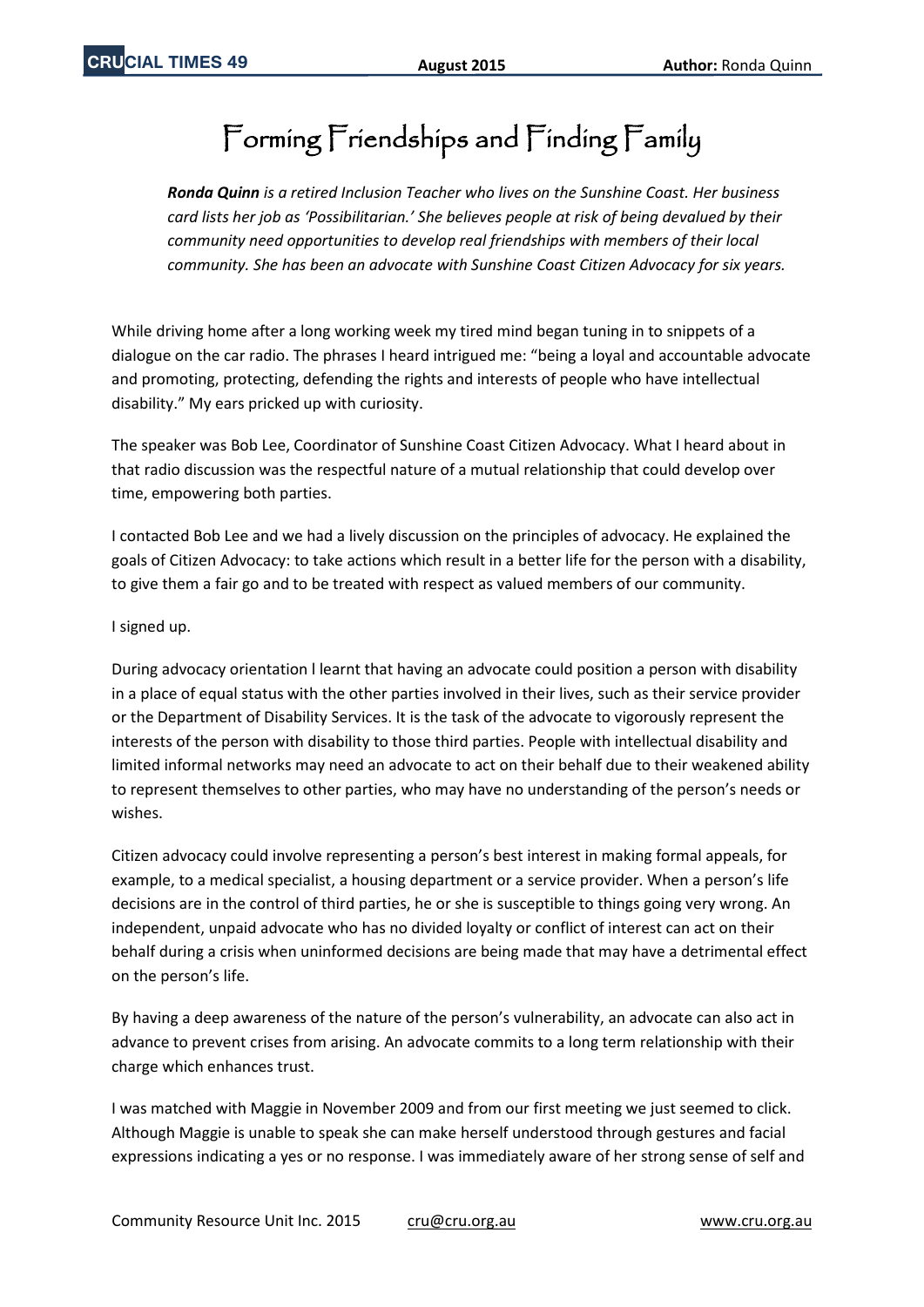her desire to be in charge of her own life. We started getting to know each other through weekly visits to her house for a cuppa.

There was little information about Maggie other than that she had been in an institution overseas as a child and was informally adopted by a person who brought her to Australia. On that person's death, Maggie was vulnerable, alone with no support and had no voice to represent herself. We talked over what we came to call "*me being her person in her corner*" and we began building a connection and a loyal friendship.

During visits I began to gain some insight into what Maggie was up against. I realised I had never had to deal with the kinds of things she had to deal with on a day to day basis. It wasn't just a matter of poor treatment and lack of choice. I saw that she was never going to get to experience the things I got to experience. I decided I would need to stay involved over a long time, taking action to ensure things did not go wrong for her.

Maggie had some urgent and practical needs which I talked over with her. I had observed that she had difficulty swallowing and drinking liquids and was at risk of choking. I bought her a container of thickener for liquids and asked workers to cut up her food into smaller portions. Eating and drinking was then safe and more pleasurable. Even seemingly small changes can result in a much safer and better life; I made a simple book of photos showing options of food and activities and she demonstrated her ability to make choices to her support workers. She began to vocalise loudly when workers did not use her book and allow her to choose. Maggie had found her voice and decisions would no longer be made without her regard.

Our relationship grew into a mutual friendship. We often went out together for coffee and lunch. Maggie made it clear that she enjoyed my company and welcomed my friendship and support. She also made it clear that what I enjoyed doing was a bit tame for her and it wasn't long before she began requesting we do more interesting things together. While on a riverside picnic she saw a jet ski and requested a turn and then another and another. I have come to know her as a person who loves the feel of speed and enjoys risk-taking sports. Instead of the craft-based activities she had been doing for years Maggie now goes swimming, surfing, wheelchair-dancing and sailing instead.

With my support Maggie lodged a complaint against a service provider and was able to select a provider more suited to her needs. As time went on we dealt with her protracted tenancy matters and had funds released for her to go on holidays.

Over the period of six years that I have known Maggie, I have become more able to predict the unique and special features of her needs and Maggie has built her trust in me. Our long term advocacy relationship and friendship became a bridge from the devalued world into the valued world. As our relationship developed, it was natural that Maggie's circle would grow as my family and friends got to know her. Maggie began to flourish. She started using an IPAD to communicate and has her own Facebook page. Together we worked out a plan to start addressing her desire for a relationship. She bravely invited a male friend out on a date to the movies and they are now enjoying each other's company on romantic dates as partners.